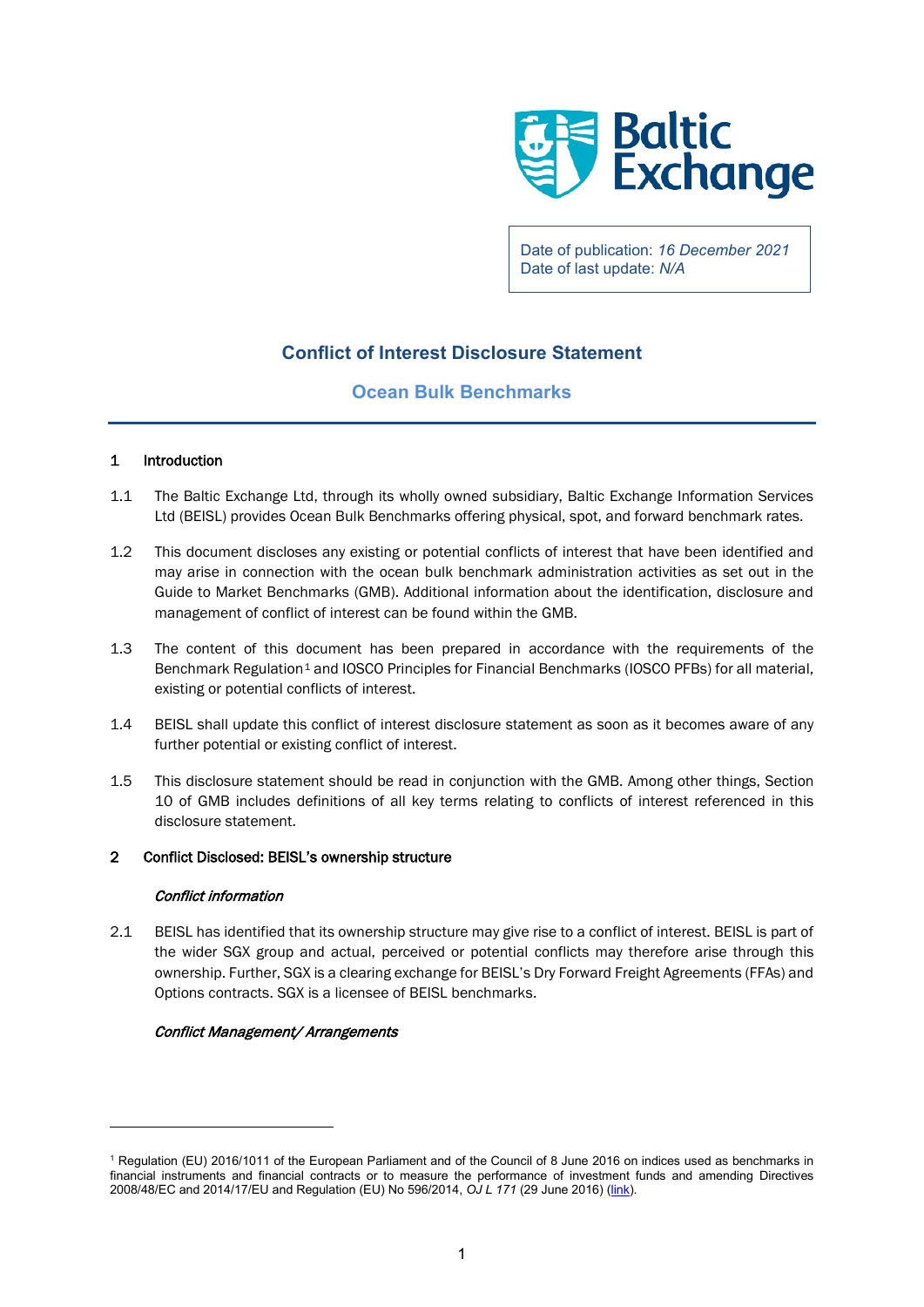- 2.2 BEISL has implemented adequate arrangements in order to avoid or effectively manage these potential conflicts of interest to the greatest extent possible. Such mitigation measures include (but are not limited to):
	- i. Segregating the activities of BEISL from SGX by virtue of the fact that it is a wholly owned subsidiary of Baltic Exchange Ltd.
	- ii. Ensuring that BEISL is governed by its own exclusive board of directors and that there are no individuals which are involved in both the provision of benchmarks for BEISL and the SGX Group;
	- iii. Requiring members of the governance structures of BEISL and SGX to declare any conflict in accordance with the Terms of Reference of the governance structure;
	- iv. Disclosing any relevant circumstances where SGX may be a stakeholder which may give rise to a conflict of interest; and
	- v. Undertaking ongoing review of any circumstances which may pose a conflicts of interest risk.

## 3 Conflict Disclosed: BEISL Board

## Conflict information

3.1 BEISL has identified that there may be a potential conflict of interest between the personal interests of the members of the BEISL Board and BEISL itself.

## Conflict Management/ Arrangements

- 3.2 BEISL has implemented adequate arrangements in order to effectively manage this potential conflict of interest to the greatest extent possible. Such mitigation measures include (but are not limited to):
	- i. Setting Conflicts of Interest as a standing agenda item for all Board meetings which enables Board members to disclose any conflicts of interest they may have and recuse themselves from voting on the impacted matter;
	- ii. Ensuring that BEISL's board members are not subject to a remuneration and performance evaluation that creates a conflict of interest;
	- iii. Requiring all BEISL's board members to declare whether they have any interests or business connections that may compromise BEISL as a benchmark administrator;
	- iv. Subjecting all BEISL's board members to the BEISL Personal Account Dealing Policy which prohibits employees from contributing to a benchmark determination by way of engaging in bids, offers or trades on a personal basis or on behalf of market participants; and
	- v. Undertaking an annual review of the BEISL's board members with a view to identifying any potential for conflicts of interest.

## 4 Conflict Disclosed: Baltic Index Council (BIC)

## Conflict information

4.1 The BIC performs certain governance functions in respect of the benchmarks administered by BEISL. It does so by providing input to the BEISL Board of Directors or by jointly performing certain governance functions together with the BEISL Board. The BIC's composition includes persons who are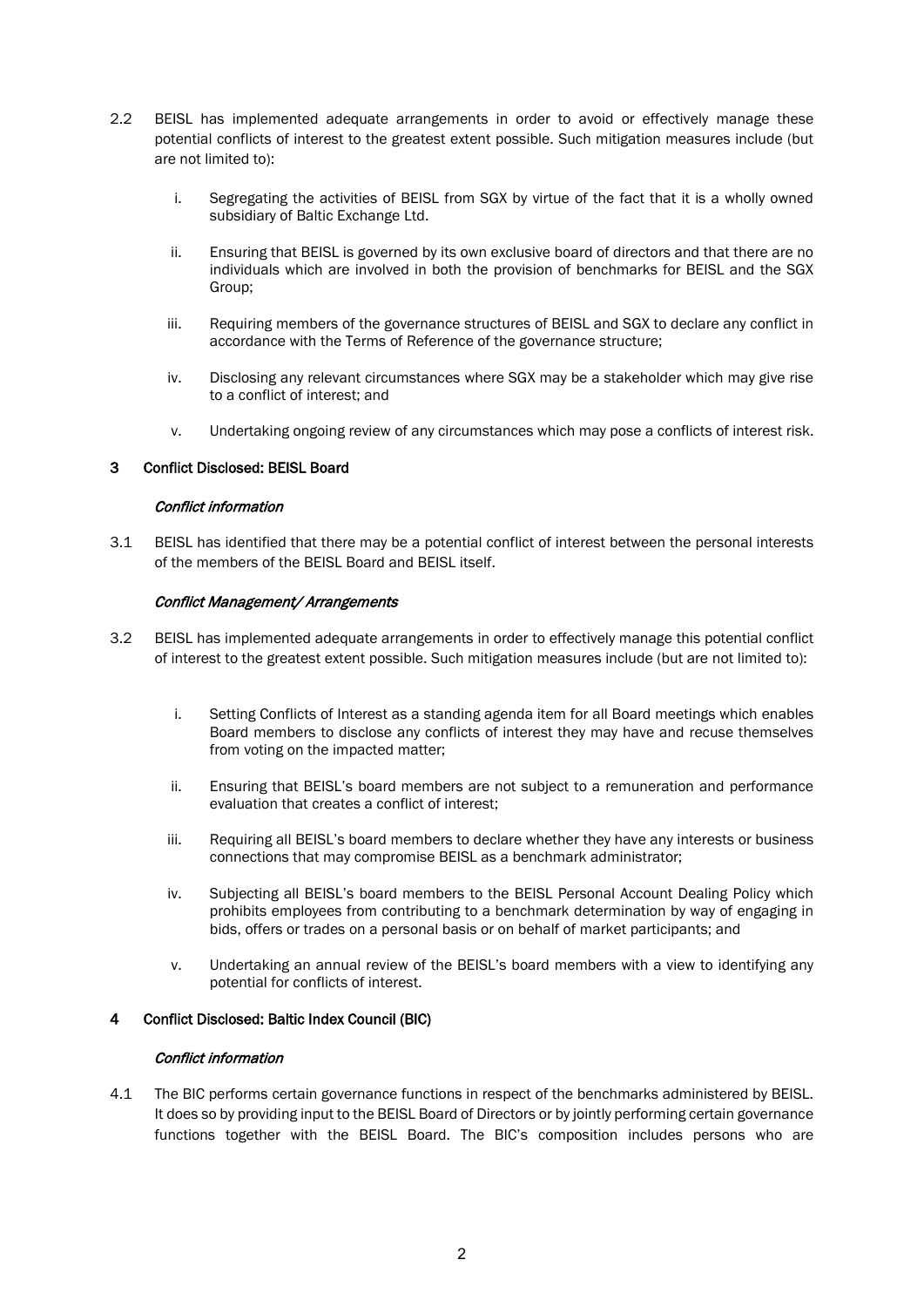representatives of the appropriate segments of the market (including at least a dry bulk, a wet bulk and a shipping broker) and who are independent from the management of BEISL and its affiliates.

4.2 BEISL has identified a de facto conflict of interest by virtue of market participants being members of the BIC.

## Conflict Management/ Arrangements

- 4.3 BEISL has implemented adequate arrangements in order to effectively manage this potential conflict of interest to the greatest extent possible. Such mitigation measures include (but are not limited to):
	- i. Prohibiting voting members of the BIC to seek or take instructions from public bodies, companies or any other body;
	- ii. Requiring in the letter of appointment that BIC members declare to the Chairman and/or secretariat of the BIC any conflicts of interest that their position as a council member causes at the time of appointment and for the duration of their term of appointment and to recuse themselves from any decision making or advice pertaining to any such conflict;
	- iii. Requiring BIC members not to release any confidential information to third parties (without prior BEISL clearance) during or following their appointment as a BIC member; and
	- iv. Undertaking an annual review of the BIC with a view to identify and consider any potential for conflicts of interest.

## 5 Conflict Disclosed: BEISL Oversight Function (BOF)

## Conflict information

5.1 BEISL is obliged by law to establish an oversight function which is responsible for providing oversight of the overall functioning of the BEISL benchmark administration business. Amongst other matters, the BOF oversees the implementation of BEISL's control framework, BEISL employees and panellists' adherence to the GMB, audit assessment and review and reporting the FCA of any misconduct. BEISL has identified that there may be a potential conflict of interest between the personal interests of the members of the BOF and BEISL itself.

## Conflict Management/ Arrangements

- 5.2 BEISL has implemented adequate arrangements in order to effectively manage any potential conflict of interest to the greatest extent possible. Such mitigation measures include (but are not limited to):
	- i. At appointment, requiring all BOF members to declare whether they have any interests or business connections that may compromise BEISL as a benchmark administrator
	- ii. Setting Conflicts of Interest as a standing agenda item for all BOF meetings which enables BOF members to disclose any conflicts of interest they may have and recuse themselves from voting on the impacted matter; and
	- iii. Undertaking an annual review of the BOF with a view to identify and consider any potential for conflicts of interest.

# 6 Conflict Disclosed: Panellist contribution of Input Data

## Conflict information

6.1 BEISL is the regulated entity that administers the ocean bulk benchmarks as set out in the GMB and has primary responsibility for all aspects of the provision of benchmarks. BEISL receives contribution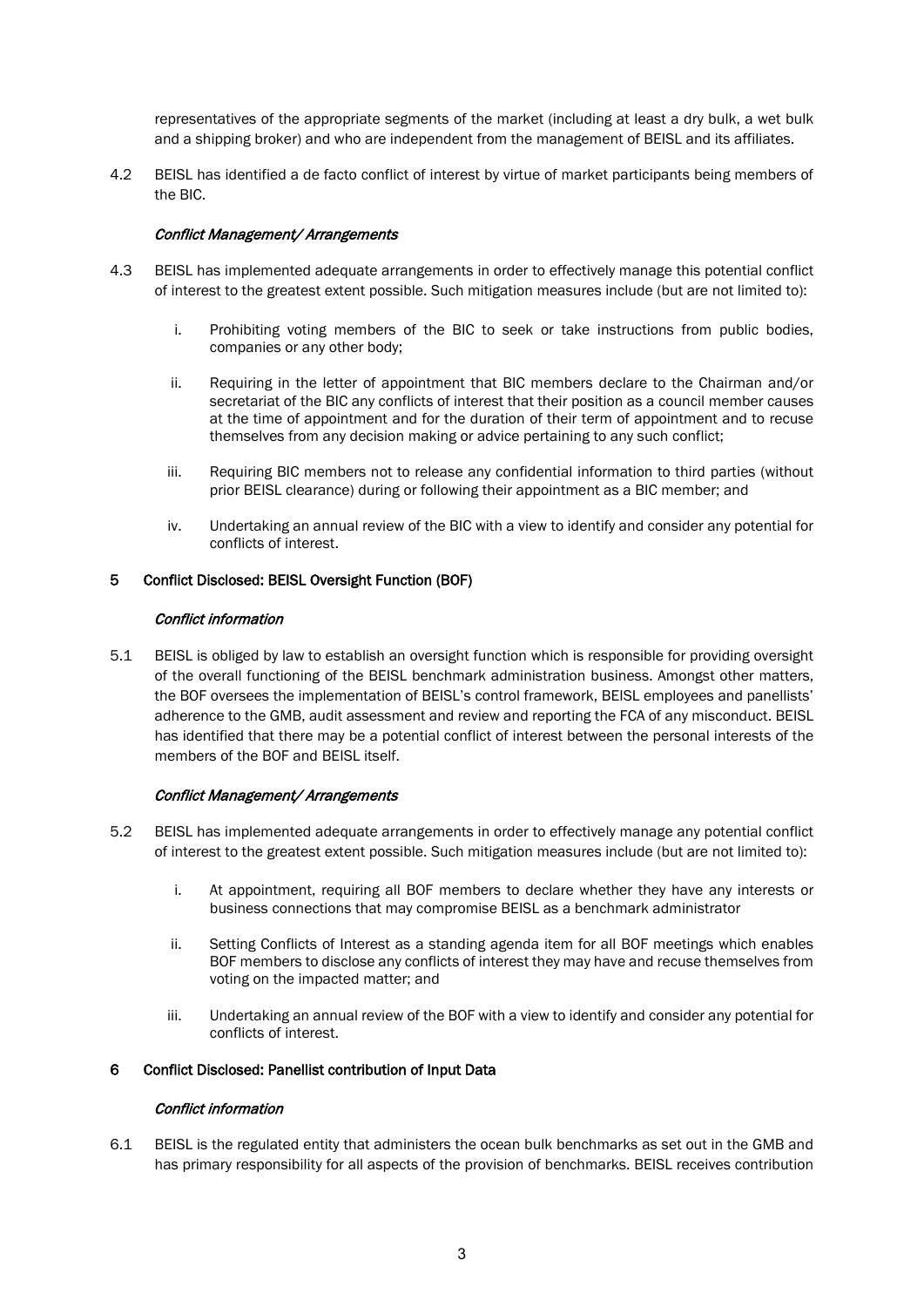of input data from Panellists and the integrity and accuracy of BEISL's benchmark determination depends on the integrity and accuracy of input data submitted by Panellists.

- 6.2 In accordance with the GMB, Panellists retain discretion to decide the relative importance of the factors they have considered in reaching their assessment. Further details on the use of discretion and expert judgement can be found in the GMB.
- 6.3 BEISL has identified that Panellists' impartiality and objectivity may be compromised or improperly influenced in the process of contributing input data and this may cause a conflict of interest.

## Conflict Management/ Arrangements

- 6.4 BEISL has implemented adequate arrangements in order to avoid or effectively manage this potential conflict of interest to the greatest extent possible. Such mitigation measures include (but are not limited to):
	- i. Ensuring that Panellists maintain policies, procedures and controls that are designed to enable the identification and management of any conflicts of interests which may arise from the process of making Input Data contributions and to prevent the manipulation thereof by those involved in the contribution process;
	- ii. Undertaking annual reviews of the Panellists' conflicts of interest controls and procedures; and
	- iii. Requiring Panellists to record any conflicts of interest identified and any measures taken to manage them, on their conflicts of interest register and make this accessible by internal or external auditors and retained in accordance with relevant record-keeping requirements.

## 7 Conflict Disclosed: Baltic employees directly involved in the benchmark determination and administration process

## Conflict information

7.1 BEISL employees directly involved in the benchmark determination and administration process are privy to confidential information in their roles. This confidential information includes contribution of input data received from Panellists and the determined benchmark rate. A potential conflict of interest arises in the use of this confidential information.

## Conflict Management/ Arrangements

- 7.2 BEISL has implemented adequate arrangements in order to effectively manage this potential conflict of interest to the greatest extent possible. Such mitigation measures include (but are not limited to):
	- i. Subjecting all BEISL staff to the Baltic Staff Handbook which contains the Baltic's policy on staff conflicts and confidentiality;
	- ii. Requiring all BEISL staff to undertake regular training in respect of the procedures for identifying, managing and escalating conflicts, including personal conflicts;
	- iii. Ensuring that BEISL's employees are not subject to a remuneration and performance evaluation that creates a conflict of interest;
	- iv. Requiring all employees declare whether they have any interests or business connections that may compromise BEISL as a benchmark administrator;
	- v. Requiring all employees declare any personal financial interest that may reference BEISL benchmarks;